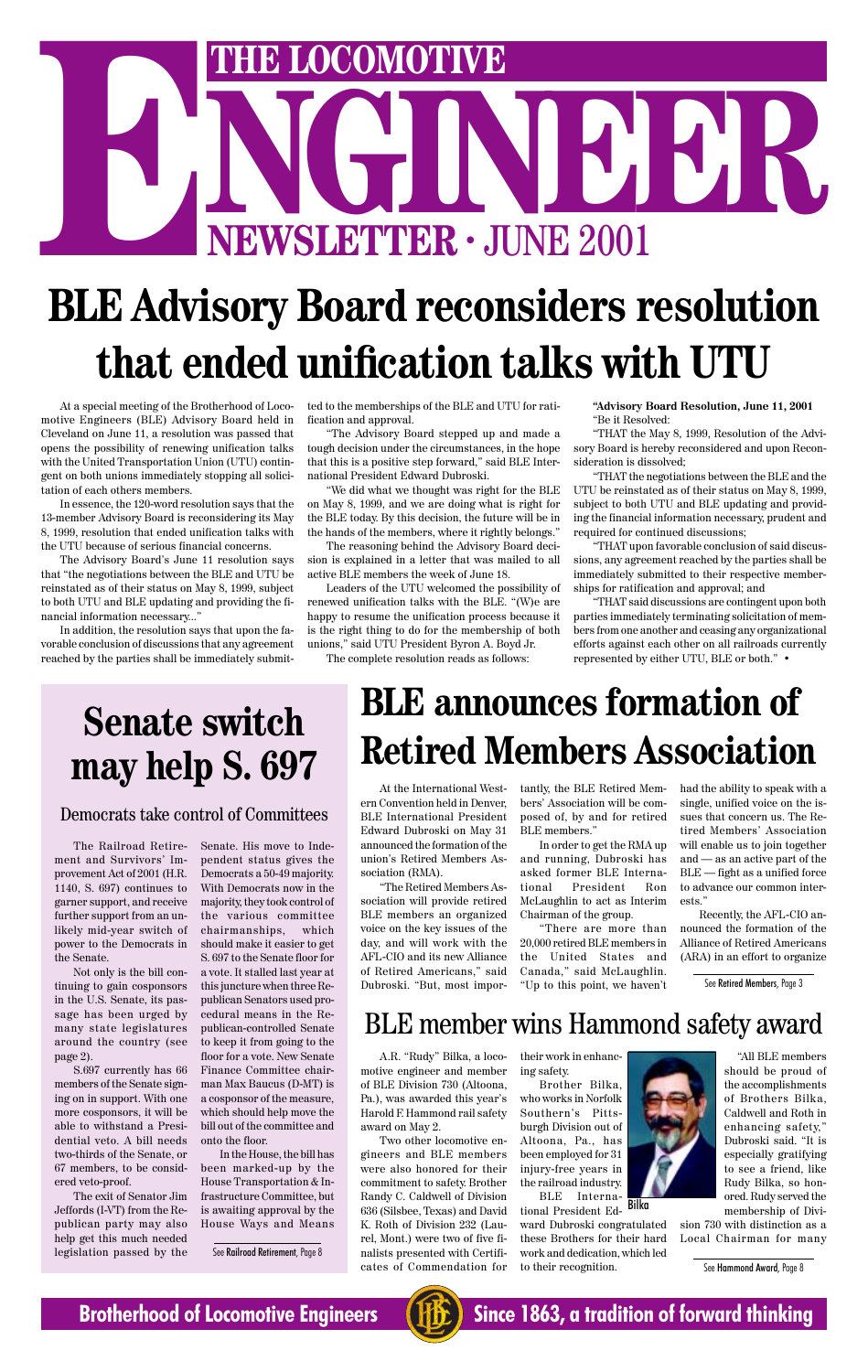### **LEGISLATIVE UPDATE**

### **BLE State Update**

*News and notes regarding our State Legislative Boards*

Editor's Note: The following information was compiled, written and submitted by the BLE's National Legislative Office in Washington, D.C.

**Alabama:** Brother Tommy Hudson was re-elected unanimously as Chairman of the Board for another term. Our congratulations to Brother Hudson and the Officers and Delegates of the Alabama State Legislative Board.

The Alabama Legislature adopted a Resolution urging the U.S. Congress to enact the Railroad Retirement and Survivors' Improvement Act of 2001.

**Arkansas:** Brother Tim Young, SLBC-AR, reports that legislation that would have mandated a twoperson crew on trains operating in Arkansas was defeated.

**Colorado:** Brother George Last, SLBC-CO, reports that the Colorado Legislature adopted a Resolution urging the U.S. Congress to enact the Railroad Retirement and Survivors' Improvement Act of 2001.

**Georgia:** Brother Raymond Taylor, SLBC-GA, reports that the George Legislature adopted a Resolution urging the U.S. Congress to enact the Railroad Retirement and Survivors' Improvement Act of 2001.

**Illinois:** Brother Ed Way, SLBC-IL, advises that the Governor will sign into law legislation to regulate contract carriers transporting railroad crews in the State of Illinois.

**Louisiana:** Brother Mike O'Brien, SLBC-LA, advises that the Louisiana State Legislature adopted a Resolution urging the U.S. Congress to enact the Railroad Retirement and Survivors' Improvement Act of 2001.

**Michigan:** Legislation that will increase the funding for maintenance of active traffic control devices at highway/railroad grade crossings, such as flashing lights and automatic gates, was signed into law by Governor Engler. The bill increases the contributions from road authorities to railroads for the devices from \$760 to \$1,630 per year

per crossing. In addition, the act requires the Department of Transportation to complete a study to determine the cost of maintaining such devices by the beginning of 2010 and every ten years following.

**Missouri:** Brother Mickey Gage, SLBC-MO, advises that the Missouri General Assembly adopted a Resolution urging the U.S. Congress to enact the Railroad Retirement and Survivors' Improvement Act of 2001.

**Montana:** Brother Gilchrist, SLBC-MT, reports that legislation has been introduced in Montana that would bring back passenger rail travel to Southern Montana. The Montana AFL-CIO testified in support of the bill. And thanks to a grassroots campaign involving hundreds of union families and friends, the Paycheck Deception bill was defeated this session.

**Oklahoma:** Brother Renfro, SLBC-OK, reports the State Senate approved putting a so-called "rightto-work" measure on the November 2002 ballot.

**Oregon:** Brother Doug Horstman was unanimously reelected as Chairman to the State Legislative Board. Congratulations!

The Oregon Legislature adopted a Resolution urging the U.S. Congress to enact the Railroad Retirement and Survivors' Improvement Act of 2001.

**Utah:** Brother Walt Webster, SLBC-UT, has won the UP's Dennis G. Beachler Grade Crossing Safety Award in recognition of his involvement in preventing grade-crossing collisions and pursuing the company's grade crossing safety goals. Congratulations!

**West Virginia:** Brother Blake,

#### SLBC-WV, reports the West Virginia Legislature adopted a Resolution urging the U.S. Congress to enact the Railroad Retirement and Survivors' Improvement Act of 2001.

**Wisconsin:** By unanimous action, Keith Luebke, was elected to another term as Chairman of the Board. Congratulations, Brother Luebke.

### H.R 1024 would repeal carrier diesel fuel tax

Congressman Kenny Hulshof (R-MO) introduced H.R. 1024, the Transportation Tax Equity and Fairness Act, which would repeal the 4.3-cent diesel fuel tax on railroad and inland waterway transportation.

H.R. 1024 currently has 40 cosponsors. The Senate bill, S. 661, has 12 cosponsors. If the diesel fuel tax is repealed, railroad industry profits would increase by \$170 million annually.

However, momentum for this legislation has been slowed somewhat as a result of a letter sent to all Senators by the Rail Labor Division of the Transportation Trades Department of the AFL-CIO, opposing the repeal. •

> Members who do not receive their pins by August 1 should contact the BLE's National Legislative Office by phone at (202) 347 7936 or via the Internet at: <bledc@aol.com>. The BLE thanks all PAC contributors! •

### Senate bond bill could generate \$12 billion for Amtrak over 10 years

Legislation to allow Amtrak to raise \$12 billion over the next 10 years by issuing high-speed rail bonds was introduced in the Senate.

The bill, S. 250, provides Amtrak federal assistance by providing tax credits to bondholders instead of Amtrak paying interest. Local governments would be required to provide a 20-percent match for rail service improvements in their states. Currently, S. 250 has 57 cosponsors. •

### Railroad passenger bill gets House approval

Legislation that would require National Transportation Safety Board staff to provide assistance to families of rail passengers killed in train crashes passed the House by a vote of 404 to 4. The bill (H.R. 544) is similar to a law enacted to help relatives of plane crash victims. The measure also specifies response procedures for Amtrak, including providing a toll-free number to handle calls, notifying relatives, and providing a list of passengers as quickly as possible to the NTSB family liaison. •

President Bush's FY 2002 transportation budget proposal provides Amtrak with an authorization of \$521 million, \$400 million below its authorization level. In addition, it proposes to reinstate railroad safety user fees. Congress had eliminated these fees in the past. However, the Administration's budget proposal contains revenue of \$75 million in so-called "transportation user fees," including fees to support FRA's railroad safety inspection program, and fees to offset costs associated with regulating transportation of hazardous materials. •

### Bush transportation budget shorts Amtrak

The RRB released its 2000 Annual Report which covers the fiscal year ended September 30, 1999. Benefits of \$8.3 billion were paid during the year, essentially the same as the previous year. Payments were made to 748,000 beneficiaries during the year, down from 772,000 the year before. Equity in the Trust Funds at year-end was \$17.96 billion, a new high and an increase of \$1.48 billion from the previous year. •

### Railroad Retirement Board trust funds get stronger, report says

Apparently, U.S. Senate Minority

Leader Trent Lott (R-MS) thinks men and women who safely pilot plane-loads of passengers through clear, turbulent or stormy skies are vastly overpaid.

At a February 13 hearing on airline industry problems, Lott said, "I think labor is a large part of the problem... What do they make? Look at those salaries."

While some captains do earn better than \$100,000 a year (after years of experience), according to the Air Line Pilots website, www.alpa.org, starting salaries run between \$25,000 and \$28,000 a year. Required training and licenses for pilots (after the cost of four years of college) amount to about \$30,000.

Lott earns a \$141,300-a-year Senate salary. Who provides the most value? •

### That's a Lott of...

The Association of American Railroads has released its 1999 data showing the economic impact of the railroad industry for all states except Alaska, Hawaii and Rhode Island.

The data includes the total monetary contribution made by freight railroads to state economies through wages and retirement benefits to railroad workers, and freight tonnage originated and terminated in each state by commodity. In addition, each state is ranked by the number of freight railroads operating in the state, by the number of rail miles operated in the state and by rail traffic.

The information is available under the "Resource Library" section of the AAR's website, www.aar.org. •

### Report shows economic

#### impact of railroads

The Great American Station Foundation is accepting applications for its 2001 cycle of grants for train station revitalization projects. The Las Vegasbased group provides grants to help jump-start community efforts to restore rail stations as active Intermodal transportation facilities and ensure that they contribute to community economic development. Full details on the grant program are available on the Foundation's web site at: www.stationfoundation.org. •

### Grants available for rail station renovations

BLE Vice-President & U.S. National Legislative Representative Leroy Jones reports that lapel pins for BLE PAC contributors are now in the mail and will be arriving soon.

The pins are given to members who contribute to the BLE's PAC fund at a minimum of \$60 per year.

### PAC contributors will receive lapel pins soon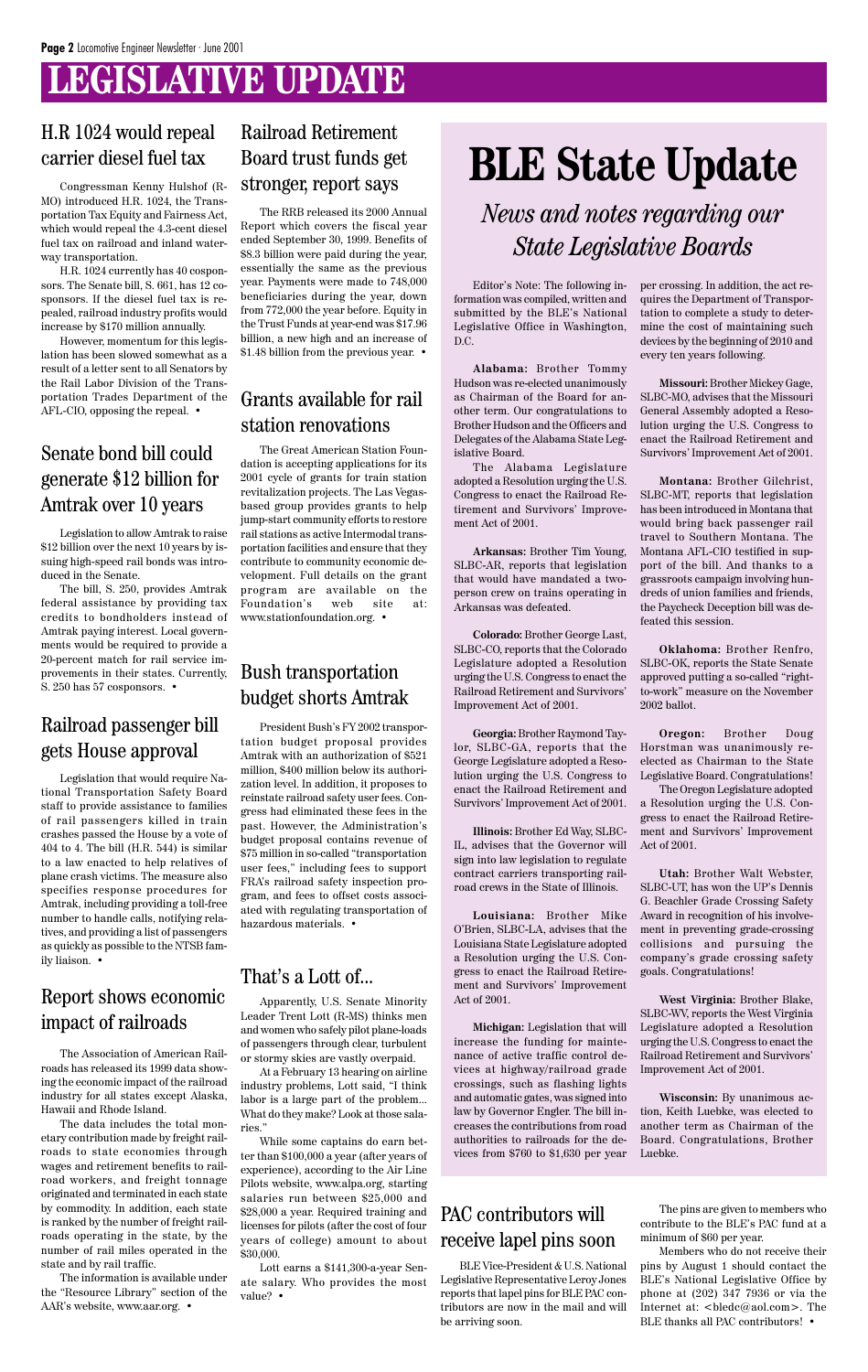

Three members of the Brotherhood of Locomotive Engineers served as delegates to the Montana State AFL-CIO convention last month in Butte, Montana.

Pictured to the left are C. A. Gilchrist, Chairman of the BLE Montana State Legislative Board (left), as he talks with Randy D. Smith, Legislative Representative of BLE Division 262 (Missoula, Mont.). The third BLE delegate was K. E. Hentges (not pictured), President of BLE Division 298 (Glasgow, Mont.).

"The convention this year was held for the purpose of electing officers to the state federation and considering resolutions to change the by-laws of the Montana AFL-CIO," Gilchrist said.

In addition, Brother Smith said the three-day convention served as a strategy session for members of the Montana labor movement as they plan for an upcoming state-wide election.

"I feel that the contacts made here at the convention are valuable down the line," he said, "especially

during the state-wide election cycle when we are trying to elect candidates who will be responsive to the need of working families."

Gilchrist said next year's convention will focus even more closely on the state-wide election.

"Next year, (we will) interview and endorse candidates for state-wide and national office, and that is always an important convention for us," he said.

Gilchrist said the three BLE delegates to the convention made important contacts with other AFL-CIO affiliates.

"It is valuable for our BLE members to attend the state AFL-CIO conventions as it gives them an opportunity to mix with the broader labor movement, and educate others about the problems we face working daily on the railroads here in Montana," he said.

AFL-CIO President John Sweeney addressed the convention on the opening day.

Next year's convention will be held in Great Falls, Mont. •

### BLE delegates attend Montana AFL-CIO convention

The National Association of State Legislative Board Chairmen held its annual meeting from April 29-May 2 in Austin, Texas. Thirty-Five states were represented and various International Officers and staff members of the BLE's National Legislative Office in Washington, D.C. were in attendance. Representatives from ORBA Financial, BRCF Insurance, LECMPA Insurance, and Designated Legal Counsel also attended.

"At the present time we have 36 states that have either full or part time Legislative Chairmen," said Raymond Holmes, Texas State Legislative Board Chairman and Chairman, NASLBC. "We meet annually to discuss common issues, state initiatives, to hear reports from our International Officers, to lay the framework for future legislation, and to decide what legislation should be handled on the national level."

The focus of this year's meeting was to review the BLE Constitution & Bylaws concerning Legislative Boards. The Chairmen drafted and prioritized seven resolutions for the upcoming convention.

Elections were also held at this meeting and Brother Holmes was reelected Chairman. Other officers elected were: Vice Chairman — J.T. Norris, Va.; 2nd Vice

Chairman — Ed Way, Ill.; Secretary-Treasurer — Perry Renfro, Okla.; and Alt. Secretary-Treasurer — Ken Kertesz, Pa. Regional Chairman election results were as follows: Area 1 — George Newman, Mass; Area 2 — Tommy Mayne, Ky.; Area 3 — Jim Keele, Kan.; and Area 4 — Mike Muscha, N.D.

Next year's meeting will be held in Minneapolis, Minn.

First row, from left: Jim Keele, SLBC-Kan. and NASLBC Regional Chairman (Area 3); Leroy Jones, BLE Vice-U.S. President & National Legislative Representative; Edward Dubroski, BLE International President; J.L. McCoy, BLE First Vice-President & Alternate President; and Russell W. Bennett, BLE General Secretary-Treasurer.

Second Row, from left: Perry Renfro, SLBC-Okla. and NASLBC Secretary-Treasurer; Ken Kertesz, SLBC- Pa. and NASLBC Alt. Secretary-Treasurer; J.T. Norris, SLBC-Va. and NASLBC First Vice Chairman; Raymond Holmes, SLBC-Texas and NASLBC Chairman; Betty Child, BLE National Legislative Office Executive Assistant; Mike Muscha, SLBC-N.D. and NASLBC Regional Chairman (Area 4); Tommy Mayne, SLBC-Ky. and NASLBC Regional Chairman (Area 2).

Third Row, from left: George Last,



SLBC- Colo.; Chuck Hintz, SLBC-Iowa; Jimmy Brittain, SLBC-Tenn.; George Newman, SLBC-Mass. and Regional Chairman (Area 1); Ed Way, SLBC-Ill. and NASLBC 2nd Vice Chairman; Jim Chappelle, SLBC-N.J.; and Jim Bradford, BLE Special Representative.

Fourth Row, from left: J.F. Ong, Ohio SLB 1st Vice Chairman; Mickey Gage, SLBC-Mo.; Mike O'Brien SLBC-La.; Tom Perkovich, SLBC-Minn.; Bruce Yates, SLBC-N.M.; Bill Verdeyen, SLBC-Ind.; James Ussery, TSLB- 2nd Vice Chairman; Keith Luebke, SLBC-Wisc.; Randy Meek, SLBC-Neb.; and Ron Huff, NDSLB-1st Vice Chairman.

Fifth Row, from left: Jim Worles, WVSLB-1st Vice Chairman; Walt Webster, SLBC-Utah; Tommy Hudson, SLBC-Ala.; Brian Gallagher, NYSLBC Secretary-Treasurer; Brent Boggs, BLE National Legislative Office Political Affairs Coordinator; Raymond Taylor, SLBC-Ga.; Terry Jones, SLBC- Wyo.; Jeff Ramage, SLBC-Idaho; Tim Young, SLBC-Ark.; and Steve Golubic, Local Chairman of BLE Division 238 (Tacoma, Wash.).

Sixth Row, from left: Terry Briggs, TSLB-1st Vice Chairman; Craig Gilchrist, SLBC-Mont.; Robert Svob, SLBC-Ariz.; and Doug Horstman, SLBC-Ore. •

### NASLBC concludes annual meeting in Austin

### BLE forms Retired Members Association

and mobilize retired union members and their families so that they can be an effective political force on issues of concern to retired and working Americans.

McLaughlin said that when President Dubroski first asked him to lead RMA he was eager to say do so.

"I recognized the promise that the RMA could hold for retired BLE members and all railroaders," said McLaughlin. "I want to congratulate Brother Ed for putting the BLE's resources behind this effort."

McLaughlin said that during the next few months the RMA will be contacting every retired BLE member and will begin building the structure for the new organization.

"Retired members share many 'bread and butter' issues with the active membership," said McLaughlin, "including keeping up with the increased cost of living, to rising medical and prescription costs, to making sure that the Railroad Retirement fund grows to safeguard our pensions. And retired members have to deal with these concerns with the added burden of living on a fixed income."

He continued: "Our retirees can make a difference in many ways. We can help in the fight for stronger legislation and regulation. Our numbers can add to the power of mobilization. And we can provide support and mentoring to active officers. If you are a retiree, please take advantage of this invitation to reinforce your commitment to the BLE. And, if you are an active member, please bring this message back to your division, and urge your retirees to join the Association."

#### Retired Members

#### Continued from Page 1

### McCann to serve as Vice-Chairman of TTD's Rail Labor Division

Congratulations to Brother Leo McCann, President of the American Train Dispatchers Department of the BLE, who was recently selected to serve as

Vice-Chairman of the Rail Labor Division, Transportation Trades Department, AFL-CIO.

The new chairman of the Rail Labor Division, TTD is Mark Filipovic, Railroad Coordinator of the International Association of Machinists and Aerospace Workers. Brother Filipovic had



served as Vice-Chairman of the RLD.

He replaces BLE International President Edward Dubroski, who most recently held the position of Chairman of the Rail Labor Division, TTD.

Both will serve one-year terms through July of 2002. Congratulations again to Brother McCann. •

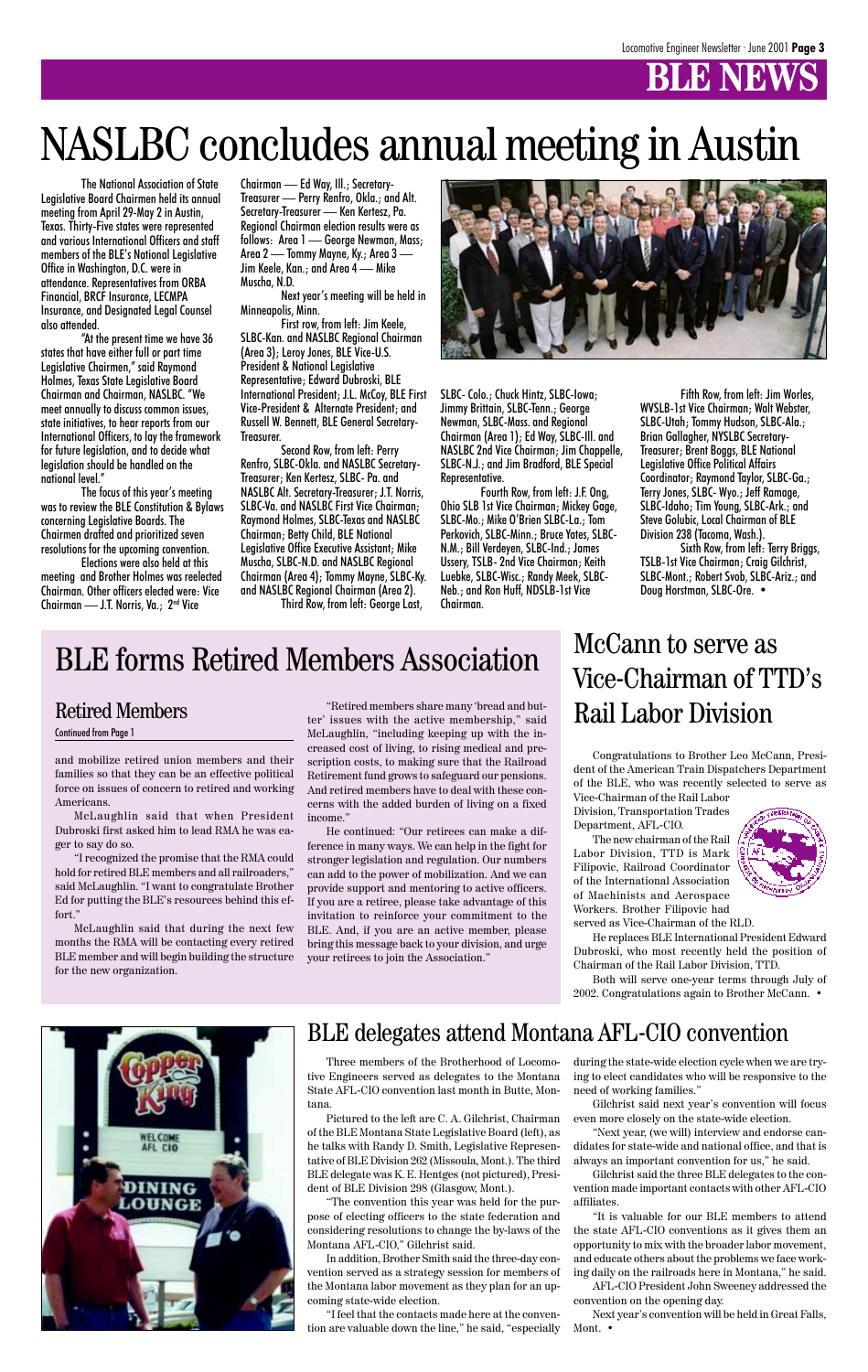### **IERNATIONAL WESTERN CONVENTION**



GIA President Ruth Pillman-Windham addresses the delegation. Seated is GIA Vice-President Onita Wayland.



BLE members during one of the many educational workshops.



From left: D.W. Hannah, Union Pacific-Western Lines First Vice-Chairman, and Larry Law, Legislative Representative of BLE Division 56 (W. Colton, Calif.).







From left: Mike Young, Union Pacific-Eastern District General Chairman; Ron McLaughlin, former International President Emeritus and interim Chairman of the BLE's Retired Members Association (see page 1 article); and Dennis Simmerman, BLE Alternate General Secretary-Treasurer.



Playing the bagpipes during the opening ceremony is D.J. Anderson, Alberta Provincial Legislative Board Chairman.

International President Dubroski delivers his report to the membership.

From left: T.J. Carter, Legislative Representative of BLE Division 158 (Sparks, Nevada); and Union Pacific-Western Lines General Chairman E.L. Pruitt.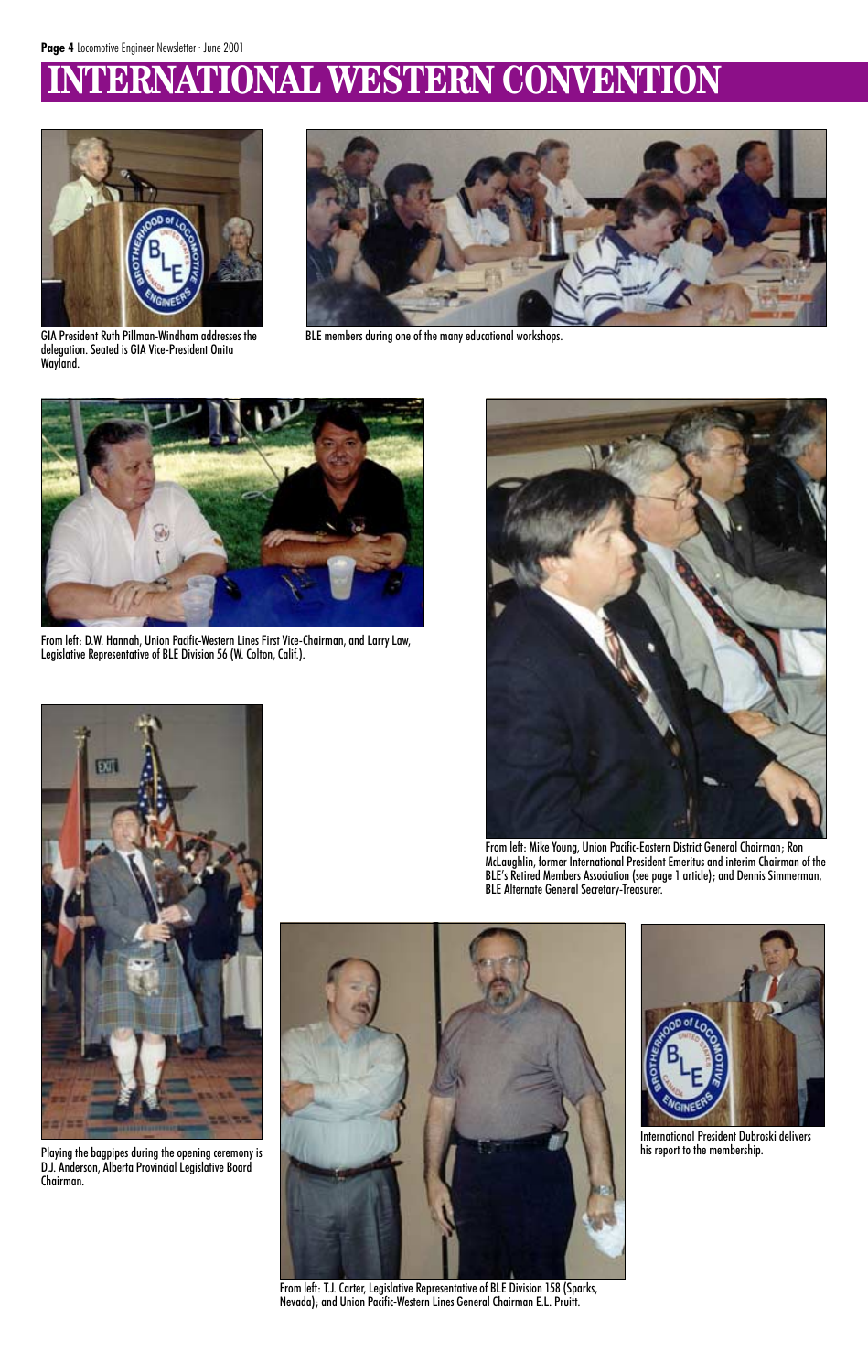

IWC Chairman Skip Colyer, center, receives a congratulatory plaque for his work in organizing the convention from International President Edward Dubroski, right, and First Vice-President & Alternate President Jim McCoy.

### **DENVER, COLORADO**



Wisconsin Central General Chairman Jeff Bochman



North Dakota State Legislative Board Chairman Mike Muscha, left, collects a door prize from Mike Weston, Legislative Representative of BLE Division 186 (Denver, Colo.). Brother Weston served on Skip



of BLE Division 186 (Denver, Colo.). Brother Weston served on Skip and BLE Division 404 (Chicago) Local Chairman Paul Fessenbecker, standing, asks President Dubroski a question<br>Colyer's IWC arrangements committee. and Bill





Conducting a workshop for delegates to September's International Convention is International Division Staff Attorney Tom Brennan.

Amtrak Vice-General Chairman C.A. McDowell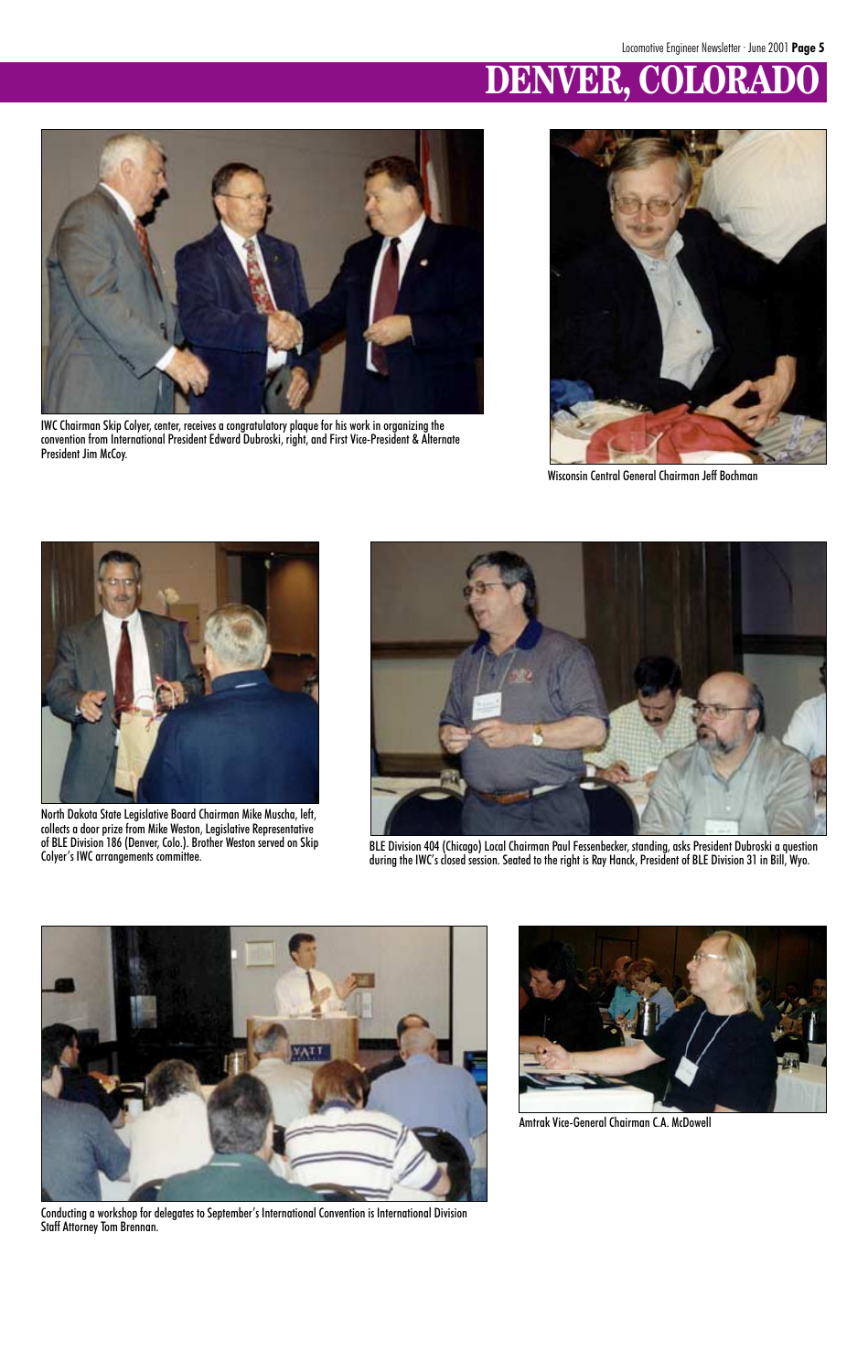### **BLE SENIOR REPORT**

A new benefit year under the Railroad Unemployment Insurance Act begins July 1, 2001. Administered by the U.S. Railroad Retirement Board, this Act provides two kinds of benefits for qualified railroaders: unemployment benefits for those who become unemployed but are ready, willing and able to work; and sickness benefits for those who are unable to work because of sickness or injury. Sickness benefits are also payable to female rail workers for periods of time when they are not able to work because of pregnancy and childbirth.

The following questions and answers describe these benefits, their eligibility requirements, and how to claim them.

#### **1. What is the daily benefit rate payable in the new benefit year beginning July 1, 2001?**

Almost all employees will qualify for the new maximum daily benefit rate of \$50, which increased from \$48 under indexing provisions reflecting the growth in average national wages. Benefits are generally payable for days of unemployment or sickness in excess of four in biweekly claim periods, which yields \$500 for each two full weeks of unemployment or sickness. However, sickness benefits resulting from other than on-the-job injuries are subject to tier I railroad retirement payroll taxes for the first six months after the employee last worked.

#### **2. What are the eligibility requirements for railroad unemployment and sickness benefits in the new benefit year?**

To qualify for normal railroad unemployment or sickness benefits, an employee must have had railroad earnings of at least \$2,512.50 in calendar year 2000, not counting more than \$1,005 for any month. Those who were first employed in the rail industry in 2000 must also have at least five months of creditable railroad service in 2000.

Under certain conditions, employees with 120 or more months of railroad service who do not qualify on the basis of their 2000 earnings may still be able to receive benefits in the new benefit year. Employees with 120 or more months of service who received normal benefits in the benefit year ending June 30, 2001, may be eligible for extended benefits, and employees with 120 or more months of service might qualify for accelerated benefits if they have rail earnings of at least \$2,625 in 2001 not counting earnings of more than \$1,050 a month.

**3. How long are these benefits payable?**

Normal unemployment or sickness benefits are each payable for up to 130 days (26 weeks) in a benefit year. The total amount of each kind of benefit which may be paid in the new benefit year cannot exceed the employee's railroad earnings in calendar year 2000, not counting earnings of more than \$1,298 per month.

If normal benefits are exhausted, extended benefits are payable for up to 65 days (13 consecutive weeks) to employees with 10 or more years of service.

#### **4. What is the waiting-period requirement for unemployment and sickness benefits?**

Benefits are normally paid for the number of days of unemployment or sickness over four in 14-day claim periods. However, during the first 14-day claim period in a benefit year, benefits

are only payable for each day of unemployment or sickness in excess of seven which, in effect, provides a one-week waiting period. Separate waiting periods are required for unemployment and sickness benefits. However, only one

seven-day waiting period is generally required during any period of continuing unemployment or sickness, even if that period continues

into a subsequent benefit year. Initial sickness claims must also

begin with four consecutive days of sickness.

#### **5. Are there special waiting-period requirements if unemployment is due to a strike?**

If a worker is unemployed because of a strike conducted in accordance with the Railway Labor Act, benefits are payable for days of unemployment during 14-day claim periods after the first claim period, but no benefits are payable for days of unemployment during the first 14 days of the strike.

If a strike is in violation of the Railway Labor Act, unemployment benefits are not payable to employees participating in the strike. However, employees not among those participating in such an illegal strike, but who are unemployed on account of the strike, may receive benefits after the first two weeks of the strike.

While a benefit year waiting period cannot count toward a strike waiting period, the 14-day strike waiting period may count as the benefit year waiting period if a worker subsequently be-

comes unemployed for reasons other than a strike later in the benefit year.

**6. Can employees in train-andengine service receive unemployment benefits for days when they are standing by or laying over between scheduled runs?**

No, not if they are standing by or laying over between regularly assigned trips or they missed a turn in pool service.

**7. Can extra-board employees receive unemployment benefits between jobs?**

Yes, but only if the miles and/or hours they actually worked were less than the equivalent of normal full-time work in their class of service during the 14-day claim period. Entitlement to benefits would also depend on the employee's earnings.

**8. How would an employee's earnings in a claim period affect his or her eligibility for unemployment benefits?**

If a claimant's earnings for days worked, and/or days of vacation or paid leave, in a 14-day claim period are more than a certain indexed amount, no benefits are payable for any days of unemployment in that period. That claim, however, can be used to satisfy the waiting period.

Earnings include pay from railroad and nonrailroad work, as well as part-

> time work and self-employment. Earnings also include pay that an employee would have earned except for a failure to mark up or report for duty on time, or because he or she missed a turn in pool service or was otherwise not ready or willing to work. For the benefit year that begins July 2001 the

test amount is \$1,005, which corresponds to the base year monthly compensation amount used in determining eligibility for benefits in the new benefit year.

#### **9. How does a person claim unemployment benefits?**

In order to receive unemployment benefits, claimants must obtain an application from their labor organization, employer, local Railroad Retirement Board office or the Board's Web site at www.rrb.gov. The completed application should be mailed to the local Board office as soon as possible and, in any case, must be filed within 30 days of the date on which the claimant became unemployed or the first day for which he or she wishes to claim benefits. Benefits may be lost if the application is filed late.

The local Board office reviews the completed application and notifies the claimant's current railroad employer, and base-year employer if different. The employer has the opportunity to provide information about the benefit application.

After the Board office processes the application, biweekly claim forms are mailed to the claimant as long as he or she remains unemployed and eligible for benefits. Claim forms should be signed and mailed on or after the last day of the claim. The completed claims must be received by a Board office within 15 days of the end of the claim or the date the claim was mailed to the claimant, whichever is later. Only one application need be filed during a benefit year even if a claimant becomes unemployed more than once. However, a claimant must, in such a case, request biweekly claim forms from a Board field office within 30 days of the first day for which he or she wants to resume claiming benefits.

#### **10. How does a person claim sickness benefits?**

An application for sickness benefits can be obtained from railroad labor organizations, railroad employers, any Board office or the Board's Web site. An application and a doctor's statement of sickness are required at the beginning of each period of continuing sickness for which benefits are claimed.

The Board suggests that employees keep an application on hand for use in claiming sickness benefits, and that family members know where the form is kept and how to use it. If an employee becomes unable to work because of sickness or injury, the employee should complete the application and take or send it to his or her doctor for completion of the statement of sickness. If the employee is too sick to complete the application, someone else may do so. In such cases, a family member should also complete the "Statement of Authority to Act for Employee," which accompanies the statement of sickness.

After completion, the forms should be mailed to the Board's headquarters in Chicago by the seventh day of the illness or injury for which benefits are claimed. After the Board receives the application and statement of sickness and determines eligibility, biweekly claim forms are mailed to the claimant for completion and return to a Board field office for processing. The claim forms must be received at the Board within 30 days of the last day of the claim period, or within 30 days of the date the claim form was mailed to the claimant, whichever is later. Benefits may be lost if an application or claim is filed late.

#### **11. Is a claimant's employer notified each time a biweekly claim for unemployment or sickness benefits is filed?**

The Railroad Unemployment Insurance Act requires the Board to notify the claimant's base year employer each time a claim for benefits is filed, and to give that employer an opportunity to submit information relevant to the claim before the Board makes an initial determination on the claim. In addition, the claimant's current employer is also notified. The Board must also notify the claimant's base-year employer each time benefits are paid to a claimant. The base-year employer may appeal the decision to pay benefits. The appeal does not prevent the timely payment of benefits. However, a claimant may be required to repay benefits if the appeal is successful.



The Board also checks with other Federal agencies and all 50 States to detect fraudulent benefit claims; and it checks with physicians to verify the accuracy of medical statements supporting sickness benefit claims.

#### **12. How long does it take to receive payment?**

Persons who file an application for benefits may expect to receive a claim form, or a decision on their application, within 15 days of the date they filed their application. When they file biweekly claims, they may expect to receive a payment, or a decision on a claim, within 15 days of the date a Board office receives the claim form. However, claims for some benefits may take longer to handle than others if they are more complex, or if a Board office

### New benefit year for unemployment, sickness benefits

See New Benefit Year, Page 7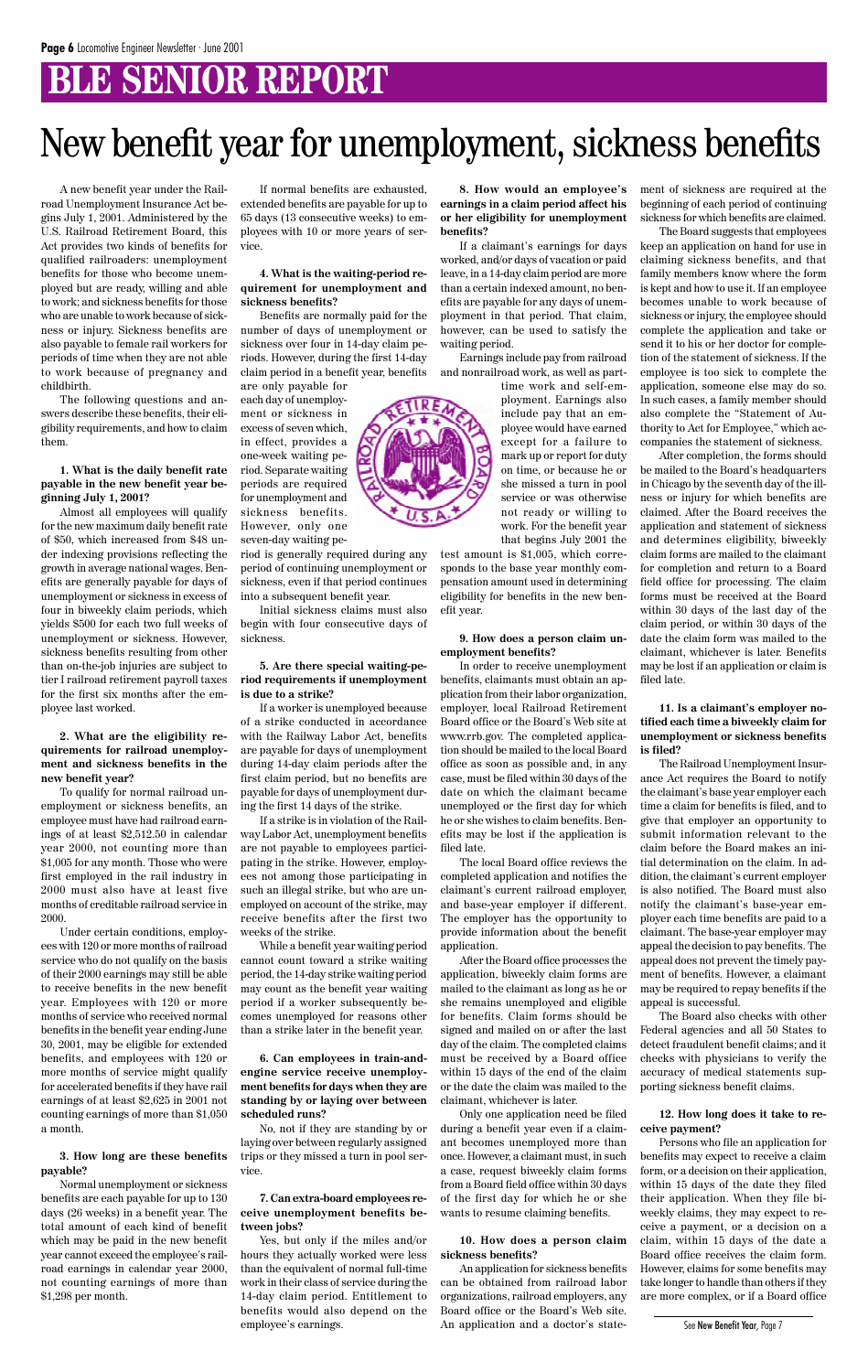### **BLE SENIOR REPORT**

has to get information from other people or organizations. If this happens, claimants may expect an explanation and an estimate of the time required to make a decision.

Claimants who think a Board office made the wrong decision about their benefits have the right to ask for review and to appeal. They will be notified of these rights each time an unfavorable decision is made on their claims.

**13. How are payments made?** Railroad unemployment and sickness insurance benefits are paid by Direct Deposit. With Direct Deposit, benefit payments are made electronically to an employee's bank, savings and loan, credit union or other financial institution. New applicants for unemployment and sickness benefits will be asked to provide information needed for Direct Deposit enrollment. Waivers are available to individuals who determine that Direct Deposit would cause a hardship, and to individuals without bank accounts.

**14. How can claimants receive more information on railroad unemployment or sickness benefits?** Claimants with questions about

unemployment or sickness benefits should contact the nearest Board office. Most Board offices are open to the public from 9:00 a.m. to 3:30 p.m., Monday-Friday. Claimants can find the address and phone number of the Board office serving their area, and also get information about their claims and benefit payments by calling the RRB Help Line at (800) 808-0772. The RRB Help Line is an automated telephone service available 24 hours a day, 7 days a week. Callers to the RRB Help Line who want information about their unemployment or sickness claims need a Personal Identification Number, which is printed on the back of each claim form. •

Some railroad retirement annuitants, like social security beneficiaries, will see a small increase in their monthly benefits, beginning with a retroactive payment in late July. Because of a Department of Labor error in calculating the rise in the Consumer Price Index (CPI) during the 12 months preceding October 1999, the cost-of-living adjustment payable in January 2000 for railroad retirement tier I and social security benefits was 2.4 percent, rather than the 2.5 percent due.

Tier II railroad retirement benefits, which increase by 32.5 percent of the CPI rise, were not affected, as the 0.1 percent error in the CPI was too small to trigger a change in the tier II cost-ofliving increase of 0.8 percent paid for calendar year 2000.

The Railroad Retirement Board estimates that 92 percent (about 283,000) of the retired employees on its rolls along with 38 percent (about 61,000) of spouse beneficiaries and 79 percent (about 159,000) of survivor beneficiaries are affected. About 95 percent of all those affected have been underpaid \$1.00 a month or less since January 2000, while another 5 percent have been underpaid up to \$2.00 a month. The retroactive payments are therefore expected to average \$19 for those on the rolls since January 2000.

The Railroad Retirement Board, like the Social Security Administration, plans to issue retroactive payments in late July. The Board will begin monthly payments at the corrected amounts on August 1.

In general, annuitants are affected by this adjustment if the employee was age 62 or rated disabled by the Railroad Retirement Board before 2000. The Board will, in any case, notify all beneficiaries whether or not their benefits are affected by the adjustment.

Annuitants who have questions about this adjustment should contact the nearest field office of the Railroad Retirement Board. They can find the address and phone number of the Board office serving their area by calling the automated toll-free RRB Help Line at 1-800-808-0772 or by checking the Board's Web site at www.rrb.gov. Most Board field offices are open to the public from 9:00 a.m. to 3:30 p.m. Monday through Friday.

Each year, the U.S. Railroad Retirement Board prepares a "Certificate of Service Months and Compensation" (Form BA-6) for every railroad employee who received creditable railroad compensation in the previous calendar year. The forms will be mailed to employees by the Board during the first half of June.

While the Board has made every effort to compile and keep current a file of the addresses of all active railroad employees, employees for whom compensation was reported in 2000, but who have not received a Form BA-6 by late June, or need a replacement, should contact the nearest Board field office.

Form BA-6 provides employees with a record of their railroad retirement service and compensation. While the form has no cash value, the information shown is used to determine whether an employee qualifies for benefits and the amount of those benefits.

It is important that employees review their Form BA-6 to see whether their own records of service months and creditable compensation agree with the figures shown on the form. In checking the 2000 compensation total, employees should be aware that only annual earnings up to \$76,200 were creditable for railroad retirement purposes in that year, and that \$76,200 is the maximum amount shown on the form.

To assist employees in reviewing their service credits, the form also shows service credited on a month-by month basis for 1999, 1998 and 1997, when the creditable compensation maximums were \$72,600, \$68,400 and \$65,400, respectively. In addition, the form identifies the rail employers reporting the employee's 2000 service and compensation.

Besides the months of service reported by rail employers, Form BA-6

shows the number of any additional service months deemed by the Board. Deemed service months may be credited under certain conditions for an employee who did not work in all 12 months of the year, but had creditable tier II earnings exceeding monthly prorations of the creditable tier II earnings maximum for the year.

However, the total of reported and deemed service months may never exceed 12 in a calendar year; and no service months, reported or deemed, can be credited after retirement, severance, resignation, discharge, or death.

For employees who received separation or severance payments, the form, in the section designated "Taxable Amount," shows the amounts of any separation allowance or severance payments that were subject to railroad retirement tier II taxes. This information is shown on the form because a lump sum, approximating part or all of the tier II taxes deducted from such payments made after 1984 which did not provide additional tier II credits, may be payable by the Board upon retirement to employees with 120 months of service, or to survivors if the employee dies before retirement.

The amount of an allowance included in an employee's regular compensation is shown under "Compensation Amount."

The Form BA-6 also shows, in the section designated "Employee Contributions," the cumulative amount of tier II railroad retirement payroll taxes paid by the employee over and above tier I social security equivalent payroll taxes. While the Board does not collect or maintain payroll tax information, the Board computes this amount from its compensation records in order to advise retired employees of their payroll tax contributions for Federal income tax purposes.

A section has been added to the back of the form advising employees to submit proofs of age and/or military service in advance of their actual retirement. Filing these proofs with the Board in advance will streamline the benefit application process and prevent payment delays.

An employee who receives Form BA-6 with an incorrect name, address, date of birth or social security number can have the information corrected by contacting the nearest Board field office. If there is a name difference, an employee should be aware that the form may not show his or her full surname if the surname exceeds 10 letters, "Junior" or "Senior" was used with the surname, or the employee first worked for a railroad in 1999.

For most employees, the address and phone number of the Board office serving their area is provided on the form. Employees can also locate the nearest field office by visiting the Board's Web site at www.rrb.gov. In addition, a toll-free automated Help Line is available 24 hours a day, seven days a week, at 1-800-808-0772. Employees can use the Help Line to request a detailed breakdown of their creditable railroad service and compensation, as well as to find the address and telephone number of the Board office serving their area.

Any other discrepancies in Form BA-6 should be reported promptly in writing to: Protest Unit-ESTC, U.S. Railroad Retirement Board, 844 North Rush Street, Chicago, Illinois 60611- 2092. The employee must include his or her social security number in the letter.

The Form BA-6 also explains what other documentation and information should be provided. The law limits to four years the period during which corrections can be made. •

### Revised **COLA** payments for 2001

### **RRB issuing statements of service**

New Benefit Year Contined from Page 6

### New benefit year for unemployment, sickness benefits

After losing their headquarters to a tornado in March of 2000, members of the BNSF/MRL General Committee of Adjustment have finally settled into a new office.

The Burlington Northern Santa Fe/ Montana Rail Link GCofA, headed by General Chairman M. W. Geiger, is now located at the following:

**801 Cherry St., Suite 1010 Ft. Worth, TX 76102 Phone: (817) 338-9010** All committee files are back in or-

der, and First-Vice Chairman Dennis Pierce reports the GCofA is also working on a new website.

On March 28, 2000, winds of up to 157 mph destroyed the BNSF/MRL GCofA headquarters as a category F2 tornado slammed into the 35-story glass tower that housed the GCofA office. Committee members will be happy to see the old building destroyed.

"We… have a front row seat for when they implode the tornado ravaged tower we used to be in," says First Vice-Chairman Pierce. •

#### BLE General Committee establishes new headquarters after tornado